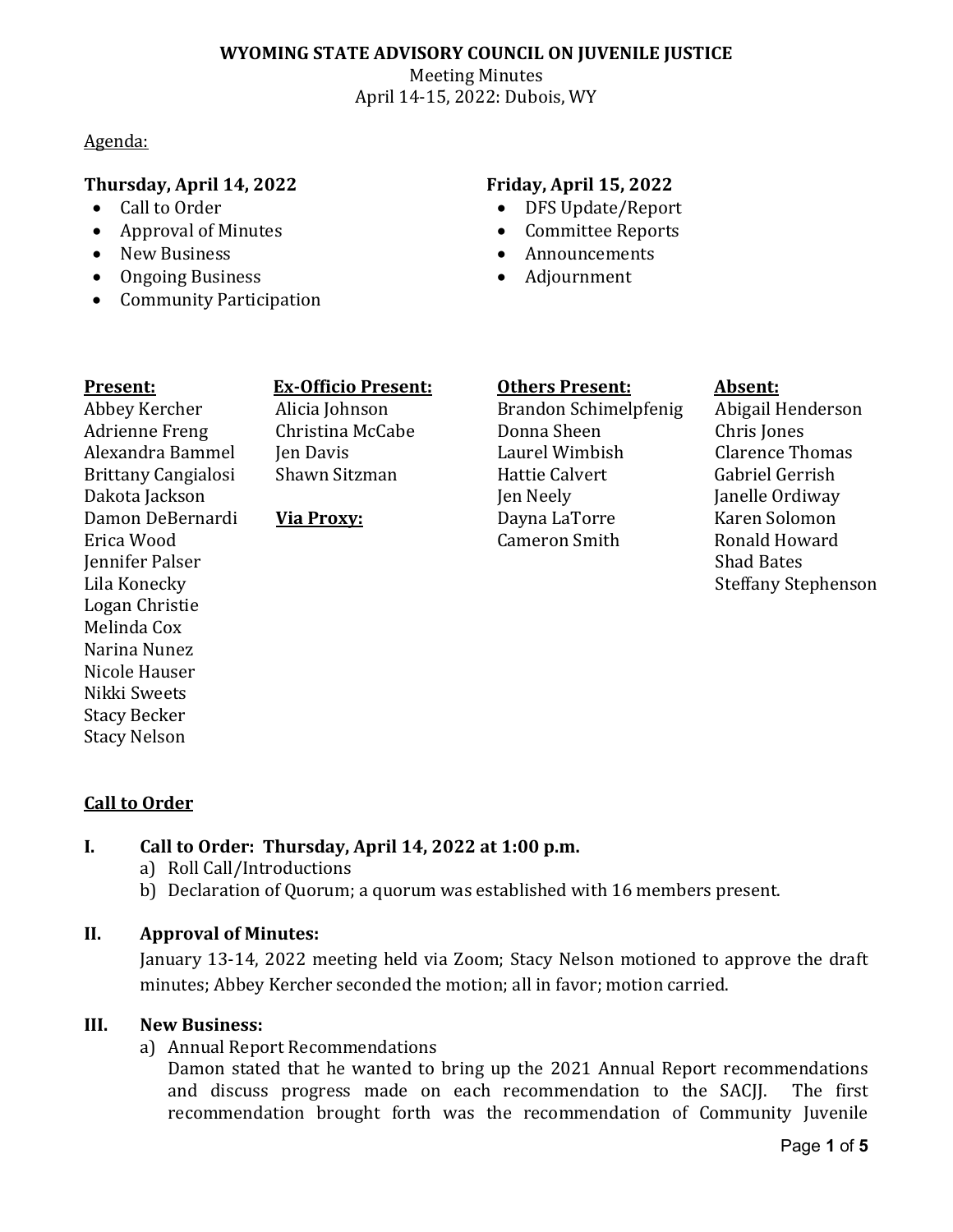Services Boards (CJSB) funding being restored by the Wyoming Legislature. Funding was restored by the Legislature and Damon requested to the SACJJ that for the upcoming 2022 Annual Report that one of the recommendations be that CJSBs continue to be funded. Adrienne also wanted to state that there will be discussions held with the CJSBs in the upcoming year to discuss moving current services to become more prevention based to comply with the Wyoming Family First Initiative.

The second recommendation was for juvenile justice to continue to be a topic with the Joint Judiciary committee with the Wyoming Legislature. Damon discussed with the SACJJ if they would like for the recommendation to stay or change.

The third recommendation was for data collection within the juvenile justice system in Wyoming. A data collection bill was passed recently by the Wyoming Legislature and has become House Enrolled Act #0004. Damon stated this recommendation could probably be taken off but that discussion will continue to be had regarding updates on the system to be created.

The fourth recommendation was for Wyoming to maintain its non-participation status with the Juvenile Justice and Delinquency Prevention Act (JJDPA) within the Office of Juvenile Justice and Delinquency Prevention (OJJDP). Damon discussed the importance of getting notification out to non-profit entities about applying for the Non-Participating State (NPS) grant with OJJDP. Laurel Wimbish with the Wyoming Survey and Analysis Center (WYSAC) stated that WYSAC is willing to apply for the NPS grant and partner with the SACJJ on dispersing that funding out to counties.

The final recommendation is funding for mental health services in counties. Donna Sheen brought up the conversation with Sen. Nethercott stating that the Labor, Health, and Social Services committee with the Wyoming Legislature was going to be looking at this topic in the interim.

b) Data Bill Discussion

Damon discussed the Juvenile Justice and Data Collection bill recently passed by the Wyoming Legislature. Within the bill it states that a statewide juvenile justice system will be created and maintained by the Department of Family Services. The bill also discussed that any juvenile that is convicted or is adjudicated a delinquent for a qualifying crime that the presiding court will need to report to this system. The initial update from DFS due on October 15, 2022.

c) 2021 Neal Madsen Award

Erica provided an update on the 2021 Neal Madsen Award. She stated that she has received the plaque from the trophy and engraving company and that it will be presented to Uinta County by Volunteers of America (VOA) and members of the SACJJ. Damon mentioned that he would like to have the Best Practices committee come to the meeting in June 2022 with potential recipients, discuss finalists for the award and then vote on the 2022 recipient at the November 2022 meeting in Buffalo. Eric also mentioned that as VOA is no longer going to be the recipient of the NPS grant if the award should continue to be awarded. Damon stated that he would like the award to continue as counties don't always receive recognition for excellence in juvenile justice work that they do.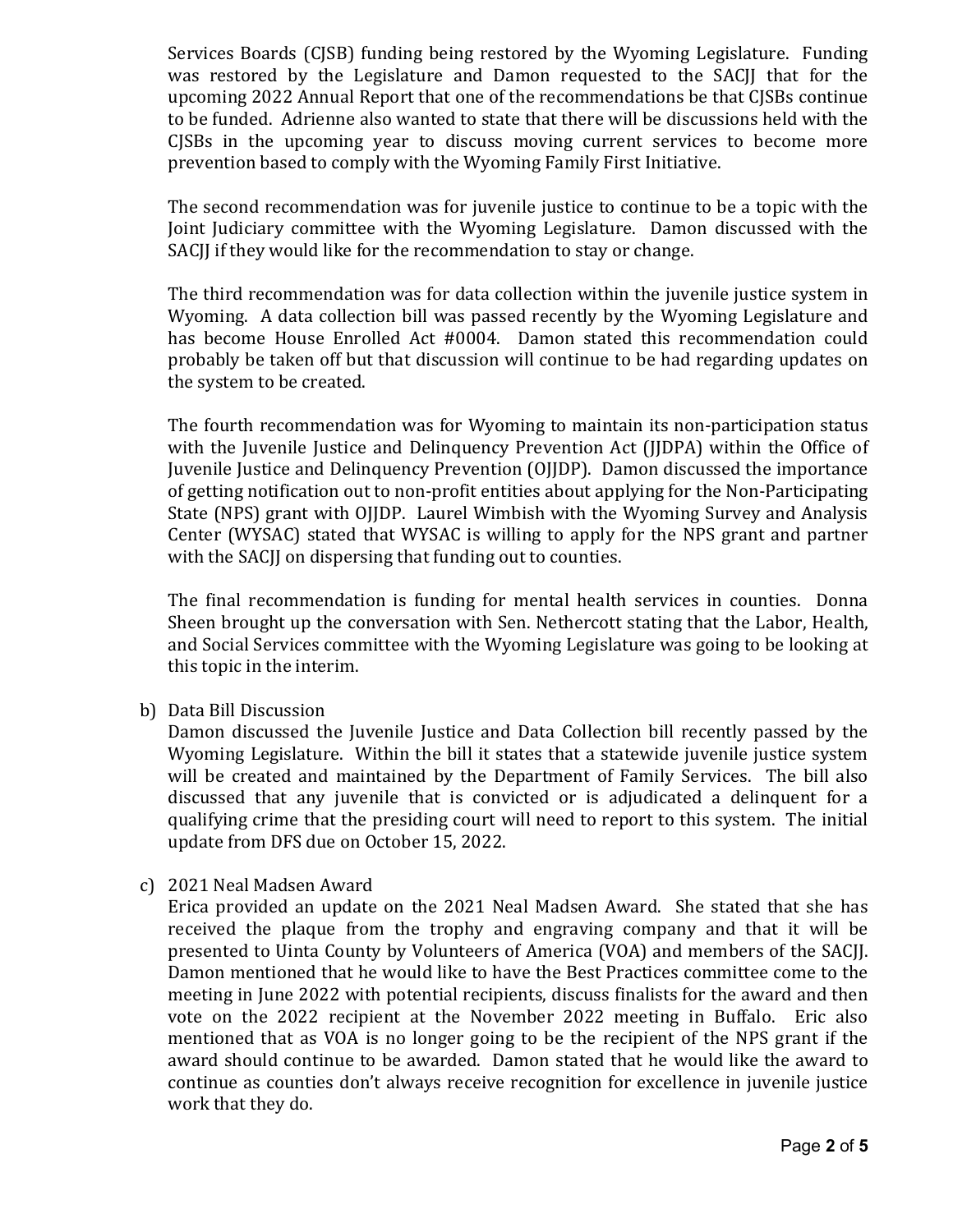# d) Open Topic Discussion from Members

Brandon Schimelpfenig stated that as DFS will be the designated juvenile justice entity per recently adopted legislation that he wanted to discuss the idea of the SACJJ looking at efforts to reform the current Wyoming Juvenile Detention Risk Assessment (JDRA) whether through a subgroup or another avenue. He stated there can be some discrepancy on the utilization of the assessment on when and how it's used in the field. Adrienne stated it might be beneficial for the SACJJ to look the assessment as a whole and seeing if it is the assessment itself that needs reevaluation or if it is more of an education piece that the SACJJ could discuss with law enforcement and the juvenile detention centers. There was also discussion on making the assessment completely electronic. Erica wanted to state that Laurel with WYSAC has added the JDRA to the Reroute data system if the SACJJ and DFS wanted to pursue that as an option. The Data committee agreed to take on the JDRA discussions.

e) Public Comment Period No topics brought forth.

## **IV. On-Going Business – Updates From:**

- a) Council Membership Brandon Schimelpfenig Brandon stated that three members have been appointed by the Governor; Brittany Cangialosi (Youth), Lila Konecky (Youth), and Stacy Becker. Youth member Vanessa Duran has resigned from the SACJJ.
- b) Governor's Office Jen Davis

Jen stated the Governor's Office has been focused on the recent legislation passed and what that means for ARPA (American Rescue Plan Act) funding in the state; also getting that funding distributed throughout the state. She also discussed the Governor's Health Task Force and how they are going to look at the priorities for the task force concerning post-COVID procedures. Jen also stated that 988 will be going live on July 1, 2022 for a mental health and suicide prevention crisis hotline in Wyoming.

c) Budget Report/Grant Update – Brandon Schimelpfenig

Brandon stated that some funds were moved back into Title 2018 that were previously encumbered but had not been spent yet. He stated that Title II 2018 has \$233.55 remaining and Title II 2019 has a remaining balance of \$7,766.66. Title II 2020 still has the full \$20,000.00 remaining. Brandon stated that he is waiting on a response from OJJDP on Title II 2021. Brandon also stated that Title II 2018, 2019, and 2020 were audited by Wyoming's OJJDP state manager Marisa O'Harris.

- d) Interstate Compact for Juveniles (ICJ Maureen Clifton and Brandon Schimelpfenig No updates.
- e) Non-Participating State Grant (VOA) Craig Fisgus Craig was not present for an update. No updates.

## **V. Community Participation**

a) Fremont County DFS

Jen Neely, District Manager for Teton, Fremont, Sublette, and Northern Lincoln counties, and Dayna LaTorre, Supervisor for the Lander and Dubois areas, were present to discuss juvenile justice trends in the Fremont county and Dubois areas. Jen stated the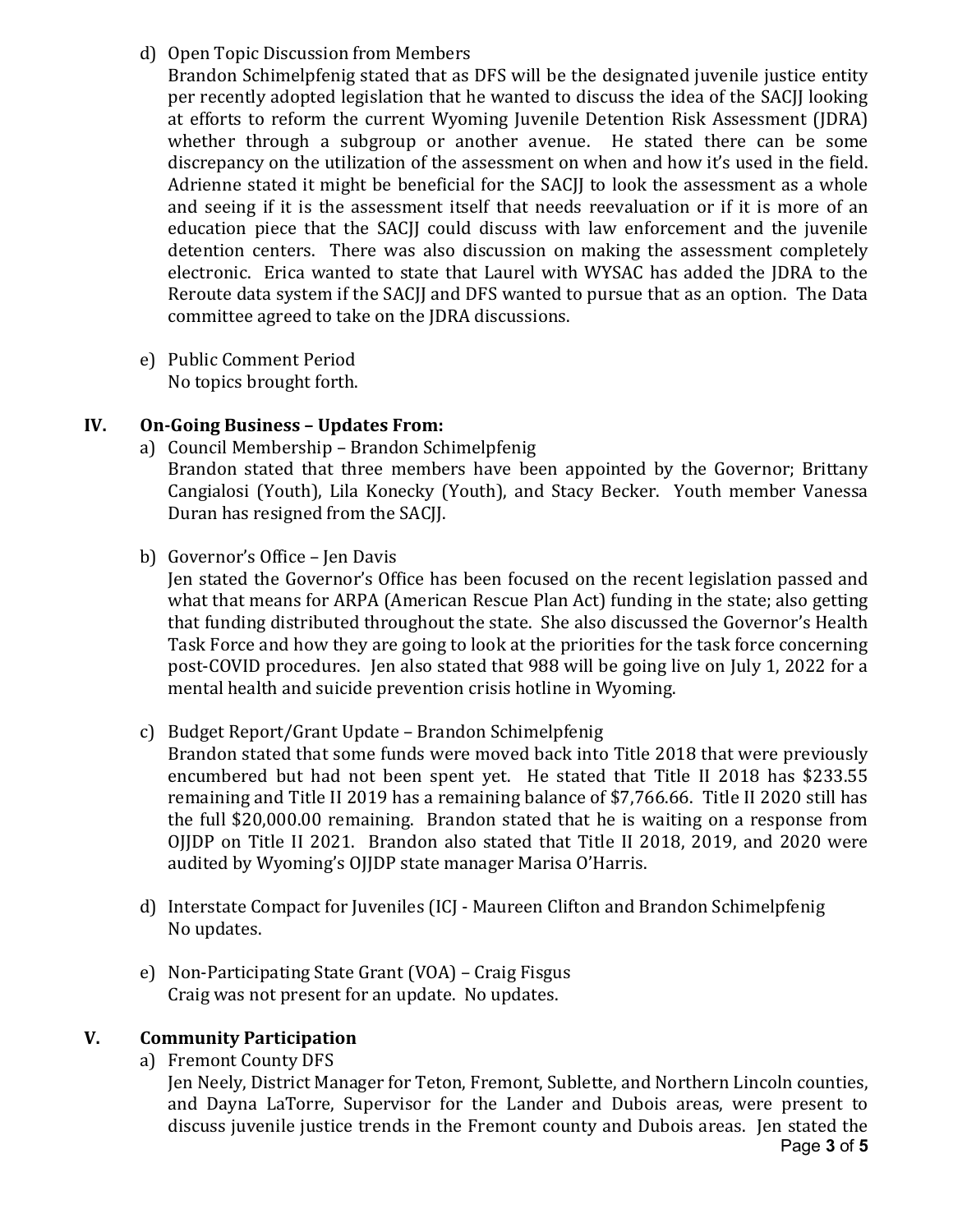biggest hurdle they face in the Dubois area is accessing prevention services as well as the area being so remote. She stated that the Dubois area is starting to see overflow from the Teton area and along with that come economic and housing issues; another area of need is accessing mental health services for adolescents.

b) Fremont County CJSB

Melinda Cox from the Fremont County Treatment Courts and Hattie Calvert were present to discuss what kinds of services the CJSB of Fremont County funds. Melinda stated that Fremont County used to have a juvenile detention center but that closed and has since become the Day Reporting Center. The Day Reporting Center serves juveniles who would have been expelled or suspended long-term from their local school as well as juveniles who are ordered to detention as a detention alternative. She stated a trend that Fremont County has been seeing is more marijuana citations as opposed to alcohol citations. She also stated the frequency of usage has been trending upwards as well. Fremont County is also seeing a rise in fentanyl-related cases.

# **Friday, April 15, 2022**

## **VI. DFS Update/Report – Lindsey Schilling**

Lindsey was not able to be present and Brandon Schimelpfenig provided a report on her behalf. One area of note is Christina McCabe wanted to state that the new Ex-Officio from the Attorney General's office is Cameron Smith; he will be taking over her previous duties for the SACII as well as liaison for the CISB, ICI and other juvenile justice programs within DFS.

Brandon stated that the Juvenile Justice Data Collection bill was passed by the Wyoming Legislature and signed by the Governor; HB0037. Along with that, Brandon stated that administration is currently drafting up the Job Content Questionnaire (JCQ) for the positions associated with the incoming juvenile justice data collection responsibilities for DFS. He stated that DFS is hoping to have this new position start July 1, 2022. The first update on the juvenile justice data collection from DFS is due to the Joint Judiciary committee October 15, 2022. The first full data report is due to the Wyoming Legislature July 1, 2024.

Brandon stated the CJSB program is being funded once again by DFS. The Wyoming Legislature allocated \$2.25 million for the CJSBs; \$250,000 is an immediate allocation to the 14 current CJSBs and \$2 million is for the upcoming biennium July 1, 2022-June 30, 2024. Brandon stated the CJSB applications will be sent out for full completion today and that they would be due back to him on May 16, 2022 where they would then be sent out to the CJSB review committee to score. Respective allocations to each CJSB will also be sent out with each application. Adrienne asked if MOUs will still be needed for each CJSB as they were working with WYSAC and the Reroute system. Brandon stated that he would check with his administration on if they would still need those MOUs or if they would need to amend them to include DFS.

Brandon discussed the Wyoming JDRA and the efforts being made to revise the assessment and if the SACJJ would like to take on some of those efforts. Brandon stated that he recently had a discussion with the State of Utah and their juvenile detention facility manager. They discussed the Utah DRAT (Detention Risk Assessment Tool) and the benefits of utilizing a tool such as the DRAT as that it is an electronic tool and the criteria for administering the